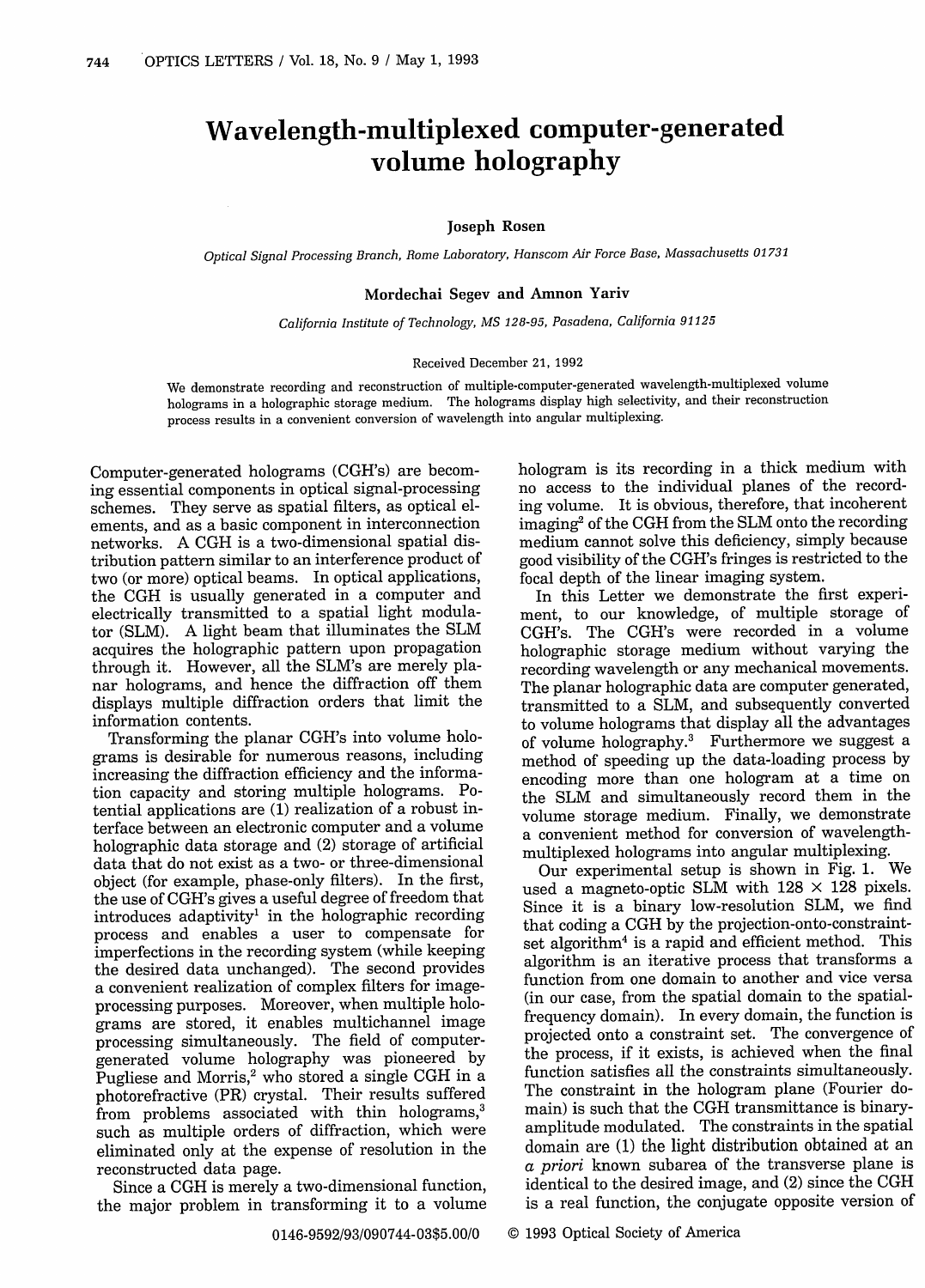



Fig. 1. Experimental setup for computer generation and recording of volume holograms. BS, beam splitter.

the image appears at a region that corresponds to the origin reflection of the subarea.

Let  $I(x, y)$  be the intensity distribution of the desired image to be reconstructed from the CGH at a region  $S$ , located at a distance  $d$  from the origin in the transverse (to the optical axis z) plane. The constraint set  $C_s$  in the spatial domain is  $C_s = [h(x, y)]$ .  $|h(x, y)|^2 = |h^*(-x, -y)|^2 = \gamma I(x, y); x, y \in S$ , where  $\gamma$  is a constant and  $h(x, y)$  is the Fourier transform of the hologram transmittance  $H(u, v)$ . The phase distribution of  $h(x, y)$  over the whole plane and the amplitude distribution outside the regions  $S$  and  $-S$ are the degrees of freedom that minimize the error in the reconstruction of the desired image. As for the light distribution outside the regions S and *-S,* we expect a high-intensity peak at the origin, since there always exists a high-bias term in our CGH. However, we neglect all other light distributions in the transverse plane, since, in practice, the intensity inside the region of interest is much larger than the one outside it (except for the origin). Alternatively, the regions outside  $S$  and  $-S$  can be filtered out by the imaging system that images the CGH onto the volume recording medium. Consequently, we write the Fourier transform of the CGH after filtering as  $h(x, y) \approx A\delta(x, y) + f(x - d, y) + f^*(-x - d, -y),$ where  $f(x, y) = |f(x, y)| \exp[j\phi(x, y)]$ ,  $\phi$  is a real and random function of x and y, and  $I(x, y) = |f(x, y)|^2$ .

The volume recording medium is a PR crystal that transforms the light-intensity distribution into perturbations in the refractive index. The reconstruction of the data is performed by scattering from the index gratings at their phase-matched (Bragg) angle. Since there is no direct interaction (interference) between the recording and the readout light beams, they can be incoherent to each other. The recording beam can originate from an incoherent source.<sup>2</sup> However, incoherent imaging of the planar hologram from the SLM in the volume recording medium does not transform it into a volume hologram, since the fringes are visible in a range restricted to the focal depth of the imaging system. The immediate consequence is high diffraction efficiency at the expense of resolution or vice versa.

Our method for converting a planar hologram into a volume hologram utilizes the diffraction properties of a coherent image-bearing optical beam. To understand how we convert the two-dimensional CGH to a volume hologram, we realize that when a CGH is illuminated with a coherent beam, each one of the resulting diffraction orders carries the full information contents. If we then interfere any one of these orders, assuming a band-limited signal, with a reference beam, the resulting volume holograms now contain the information. In our case, the interference is between the  $-1$  order and the zero order (which plays the role of reference). For example, consider a crude planar CGH, i.e., a simple sinusoidal grating. For a coherent illuminating beam, the far field of the grating consists of two diffraction orders  $(-1$  and  $+1)$ , accompanied by a zero order that appears when the fringe modulation in the SLM is not purely bipolar. In principle, interference takes place between each pair of the diffraction orders, but perfectly imaging occurs only when all of them are present. The PR crystal in the image plane therefore converts three interference gratings into index gratings, and three holograms are recorded simultaneously. The hologram formed by interference between the  $-1$  and  $+1$  diffraction orders is characterized by a wave vector perpendicular to the optical axis and suffers from a short interaction length. The other two holograms, formed between the pairs  $\{0, -1\}$  and  $\{0, +1\}$  diffraction orders, are tilted with respect to the optical axis and display good visibility over a range that is much larger than the focal depth of the imaging system, strictly because the beams overlap over a larger range. Moreover, the light intensity in the zero order can be designed to increase the fringe visibility further. In the case of a nonsinusoidal grating, additional diffraction orders appear, and one may choose any of these to record the most efficient tilted volume hologram with the zero diffraction order. When the objective is the recording of multiple holograms, elimination of all the redundant gratings is achieved by spatial filtering in the imaging system (see Fig. 1).

For comparison, in the case of incoherent imaging, the only grating that exists is the hologram imaged from the SLM, which has a wave vector perpendicular to the optical axis, and its visibility is limited to the focal depth of the imaging system.2

The reconstruction of the stored data is performed by illuminating the PR crystal at the Bragg angle. In a special case where the carrier wavelength is identical to the reconstruction wavelength, the Braggmatched reconstruction is made with a beam counterpropagating to the  $-1$  diffraction order of the recording process, and the readout beam is adjusted to obtain the proper quadratic phase of the carrier beam. The reconstructed image is formed on the optical axis, i.e., counterpropagating with the zero diffraction order. A deviation between the recording and the readout wavelengths yields a change in the Bragg angle of reconstruction. Note that our reconstruction method differs somewhat from conventional holographic reconstructions, since we read out the